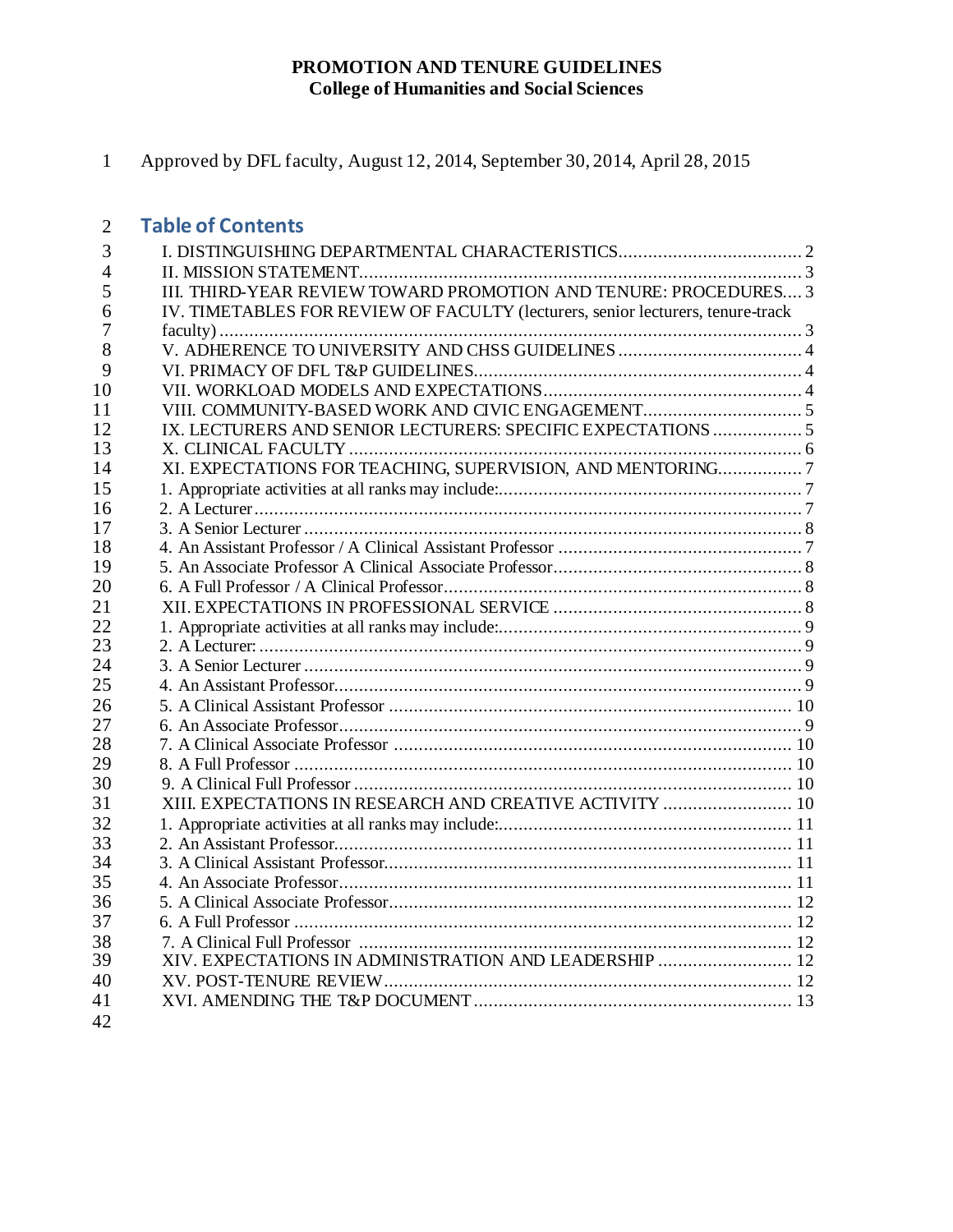**I. DISTINGUISHING DEPARTMENTAL CHARACTERISTICS** The Department of Foreign Languages (DFL) is a place diverse in both its program offerings and faculty areas of specialty and interest. The activities of the DFL place it at the very center of the University's efforts to ensure that all KSU students are able to participate effectively in the international community. The Department prides itself on its excellence in teaching; faculty research and creative activities, including the development of undergraduate research; engagement with local, national, and international communities; and service to the college and the university. The Department has a strong commitment to: 57 • Preparing students to be linguistically and culturally proficient in a second or third language to use in related professional careers. • Fostering a comprehensive, interdisciplinary research agenda, with a highly diverse international focus, including foreign language education, cultural studies, literary theory, intercultural competence, linguistics, translation studies, and film studies. • Internationalizing the University and the community through the faculty members' diverse expertise within the areas of professional service, community engagement, and participation in interdisciplinary programs. The Department serves thousands of Kennesaw State University students interested in studying Arabic, Chinese, French, German, Hebrew, Italian, Japanese, Korean, Latin, Portuguese, Russian, and Spanish. In all courses, faculty members make available content knowledge in the target languages, literatures and cultures, as well as opportunities for students to develop the skills needed to live and work in an increasingly diverse and multicultural world. The Modern Language and Culture major encompasses programs in French, German, Italian, and Spanish with concentrations in Second Language and Culture, Teacher Certification in Foreign Language, Applied Business, and Cross-disciplinary 77 Perspectives. The ML&C major is distinguished regionally and nationally through the requirement of student participation in a significant study abroad experience in the target language to enhance the authenticity of linguistic and cultural education. Our minor programs in Chinese Studies, Classical Studies, European Studies, French and Francophone Studies, German Studies, Italian Studies, Lusophone Studies, and Spanish enrich students through a variety of foci and disciplinary approaches. Our Master of Arts in Teaching Foreign Languages, with programs in Chinese and Spanish, helps to educate a new generation of teachers for the state of Georgia. Another certification option, the Alternative Teacher Preparation Program, is designed specifically for in-service teachers of Chinese, French, German, Japanese, Latin, and Spanish. All teacher certification programs are nationally accredited, and are committed to the collaborative model adopted by KSU's Educator Preparation Provider (EPP) and the Bagwell College of Education. In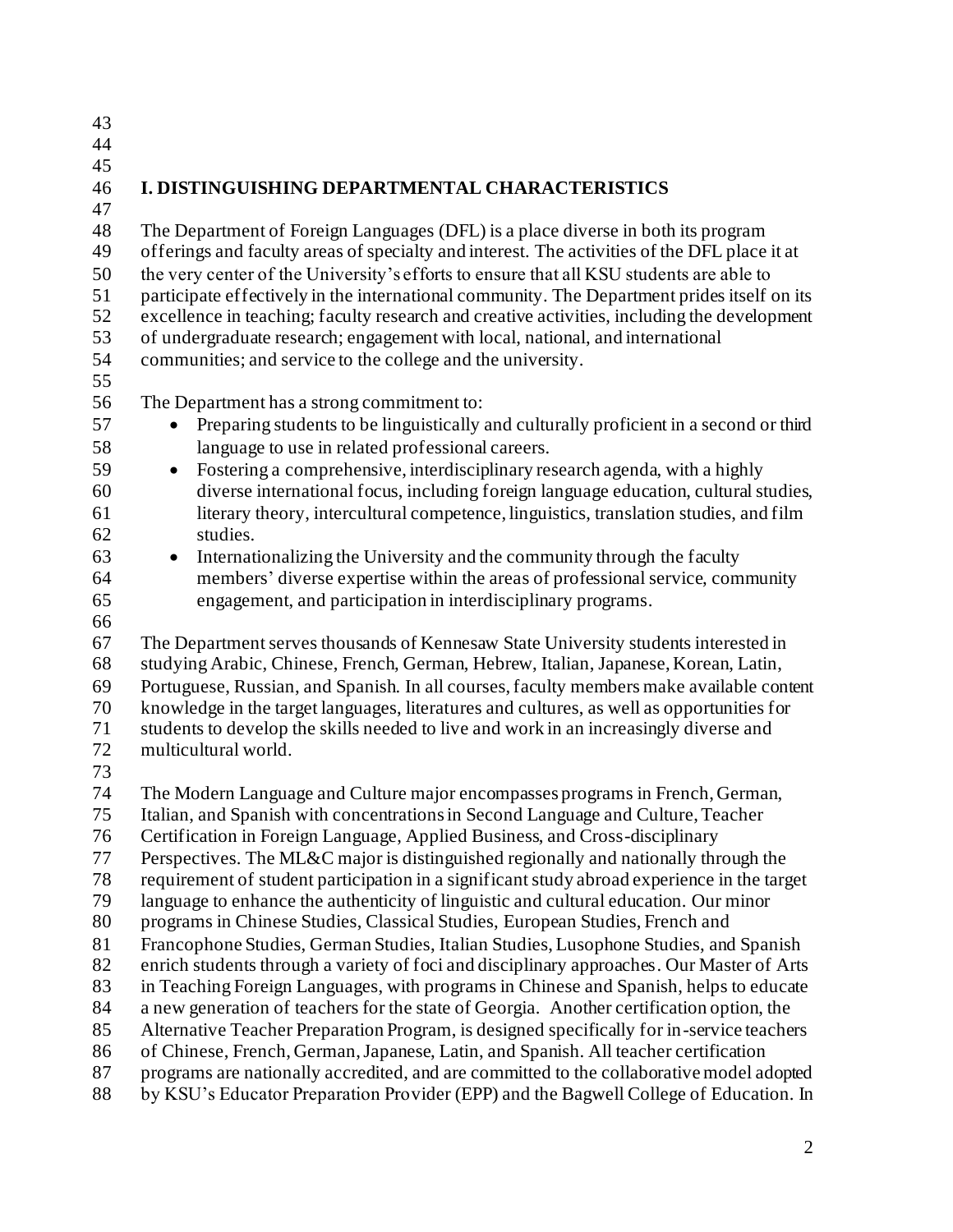addition, the Critical Languages Program provides access to language courses, such as

- Arabic, Hindi, Russian, Turkish, and others as needed, which are not offered through the department's core programs.
- The Department is the home of the Foreign Language Resource Collection, which is an
- integral part of language teaching at KSU. The Foreign Language Resource Collection
- supports and promotes foreign language learning and instruction by providing guidance
- with the creation and dissemination of innovations with respect to foreign language
- pedagogy, intercultural competency, and instructional technology.
- 

#### **II. MISSION STATEMENT**

 The DFL's highly diverse, international community is committed to collaborating in innovative work that crosses both national and disciplinary boundaries. Faculty members' diverse fields of expertise range from foreign language education to cultural studies,

- literary theory, intercultural competence, linguistics, and film studies. In addition, each
- faculty member is an experienced and committed foreign language teacher. The
- Department contributes significantly to the College mission of facilitating an
- understanding of human interaction across world cultures and time, enhancing awareness
- of global perspectives, and fostering in students the knowledge, skills, and versatility
- needed to succeed personally, academically, and professionally in an ever-changing society.
- 

#### **III. THIRD-YEAR REVIEW TOWARD PROMOTION AND TENURE: PROCEDURES**

 A successful third-year review requires that the faculty member demonstrate that s/he is developing a significant role in the Department through teaching, professional service, and research and creative activity as appropriate. The DFL follows the current KSU *Faculty Handbook* (110-111), which states the following regarding third-year reviews: "For non-administrative faculty, the review of third-year portfolios begins with the Department Review Committee, proceeding in turn to the department chair and the dean. The third-year review portfolio of a department chair is reviewed by the Department Review Committee, followed by the College Review Committee, and then the dean. The third-year review for other academic administrators (deans, other college-level administrators, and administrators above the level of dean) will mirror the first three levels of review for the promotion and tenure process. At each level, review committees and administrators consider the progress of the candidate toward tenure or, in the case of instructors, toward promotion. A letter is written at each level of review outlining the strengths and weaknesses of the candidate with respect to this question. A copy of each review letter is sent to the candidate and a copy is placed in the portfolio" (Section 3.7.B).

## **IV. TIMETABLES FOR REVIEW OF FACULTY (lecturers, senior lecturers,**

- **clinical faculty, tenure-track faculty)**
-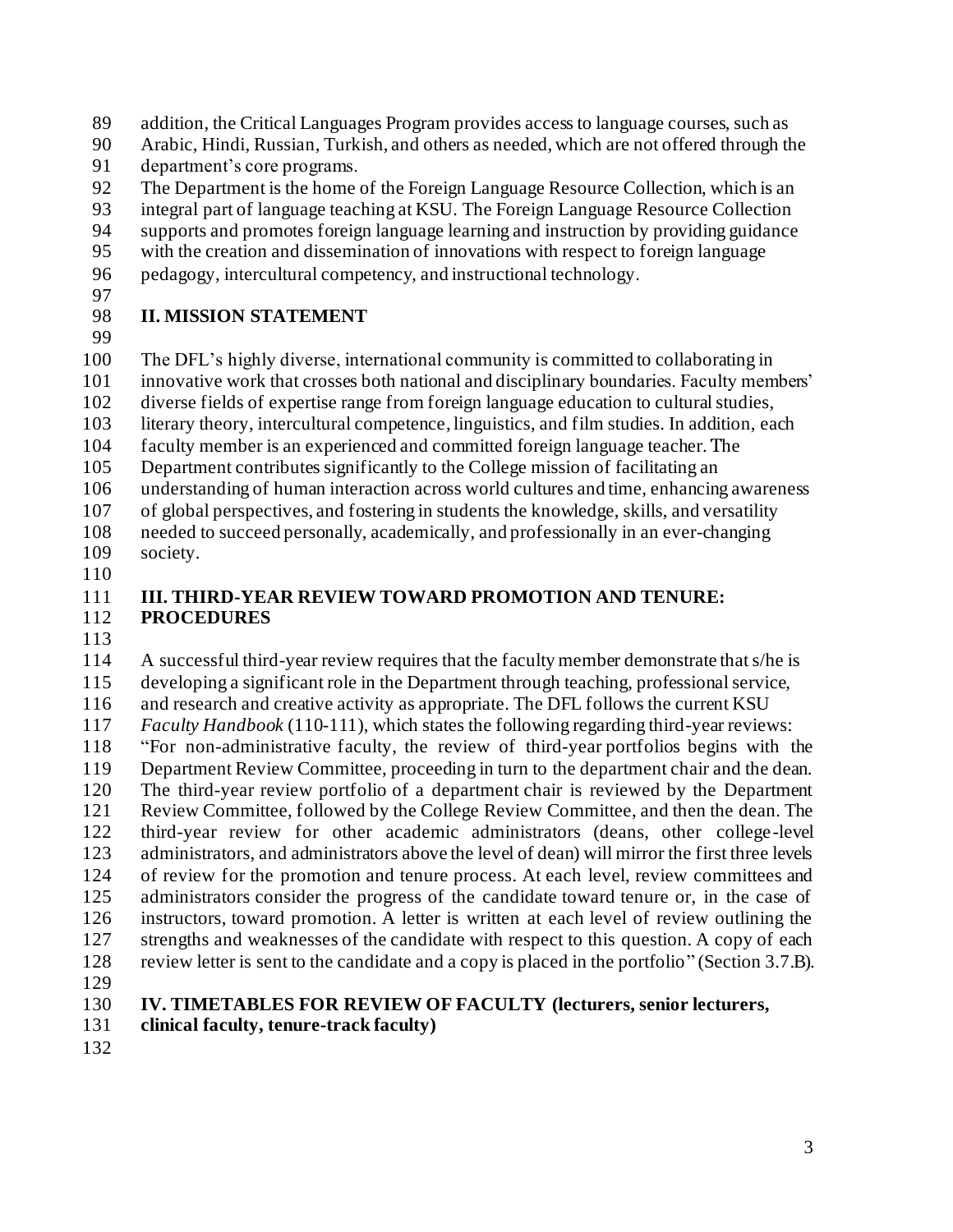Annual reviews in the DFL will be conducted according to the following schedule. The exact dates for all reviews are posted in the spring of each year on the Academic Affairs webpage. 136 • For Lecturers, Senior Lecturers, clinical faculty, and tenure-track faculty in their first year of service to KSU, the DFL Chair conducts a mid-year review in January for the period of mid-August to December. In October, the DFL Chair conducts a one-year review based on the faculty member's activity (provided in the ARD) in relation to the FPA goals for January to September. • For Lecturers, Senior Lecturers, clinical faculty, and tenure-track faculty beyond 142 their second year of service to KSU, the annual reviews are conducted in January for the period of January to December of the previous year. • Dates for multi-year review schedules are published yearly by the Office of the Provost. Faculty members are responsible for meeting exact deadlines. o Promotion and tenure reviews: portfolios are due to the DFL office in mid- August (usually one week after the beginning of the fall term); 148 Third-year reviews: portfolios are due to the DFL office in early September (usually during the first full week of September); o Post-tenure reviews: portfolios are due to the DFL office in early October (usually during the first full week of October). **V. ADHERENCE TO UNIVERSITY AND CHSS GUIDELINES** The DFL T&P guidelines adhere to the guidelines established by the University and appearing in the *Faculty Handbook* (Section 3: "Review and Evaluation of Faculty Performance") and by the College of Humanities and Social Sciences as stated in the "Faculty Expectations, Evaluation, and Review Guidelines." **VI. PRIMACY OF DFL T&P GUIDELINES**  While the DFL subscribes to University and CHSS Promotion and Tenure and Guidelines, the Departmental guidelines are understood to be the primary basis for T&P decisions within the DFL, as confirmed by the *Faculty Handbook*. **VII. WORKLOAD MODELS AND EXPECTATIONS** Faculty workload is determined primarily by the situational context of the individual, which is determined by her/his responsibilities in the three areas in which full-time teaching faculty are evaluated: teaching, supervising, and mentoring of students; research and creative activity; professional service. In establishing a faculty member's situational context, the DFL Chair and the faculty member take into consideration the faculty member's teaching, research and professional service commitments, the number of students supervised in internships or in educational field experiences, special projects assigned by the Chair, and other activities that advance the mission of the Department and/or the University. The DFL follows the distribution of faculty members' workload as described in the *Faculty Handbook* Section 2.2.2. The four basic performance areas in which faculty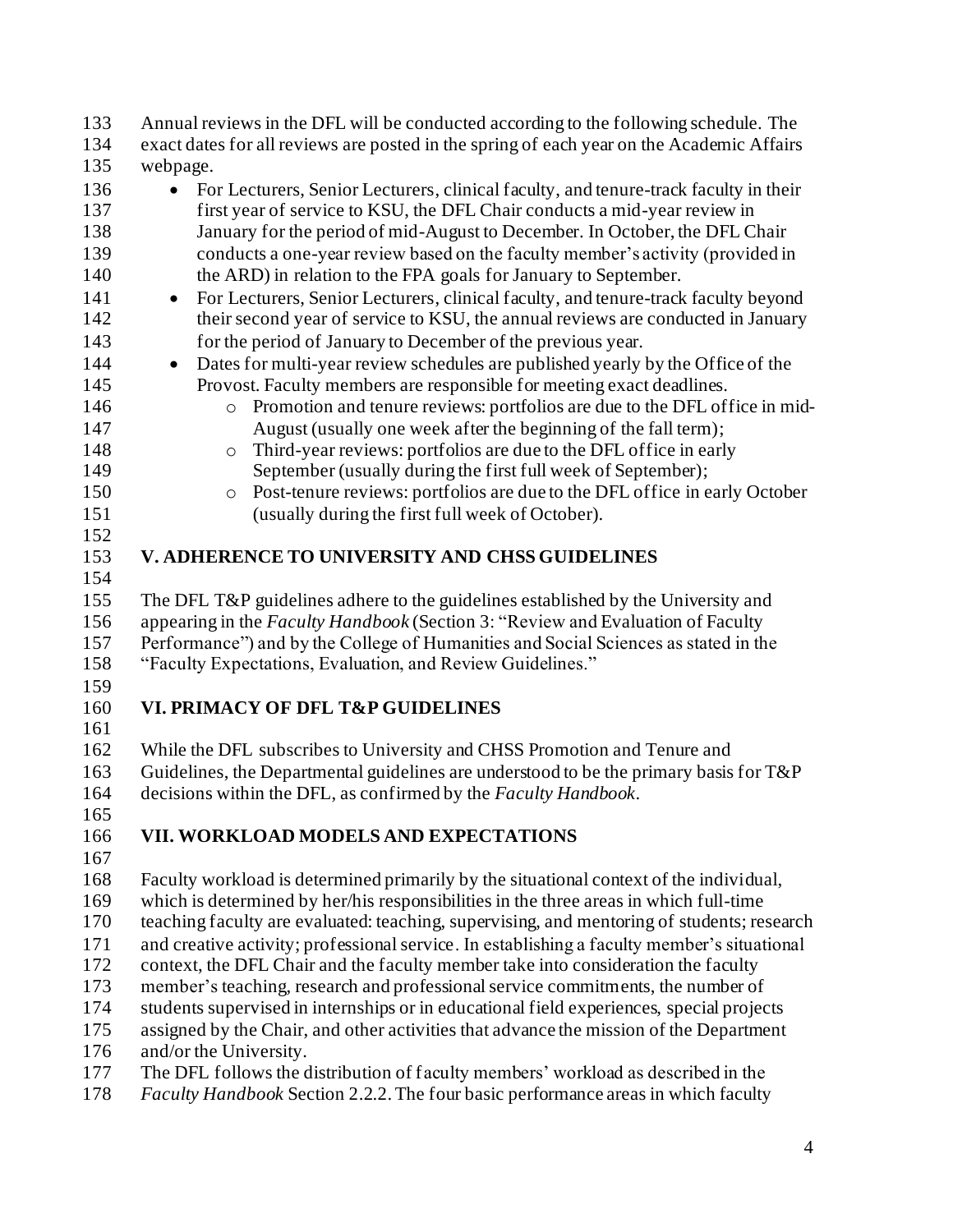members may be evaluated are teaching, supervising, and mentoring of students; research

and creative activity; professional service; and administration and leadership.

Administrative faculty members are those for whom 50% or more of their workload is

 administrative in function. Teaching faculty members are all others with faculty rank and status.

## **VIII. COMMUNITY-BASED WORK AND CIVIC ENGAGEMENT**

 Congruent with DFL distinguishing characteristics, and the mission of the institution, CHSS, and the DFL, faculty engagement in community-based work will be recognized and supported. Community-based work by faculty may include work in schools, in government agencies, in not-for-profit and for-profit organizations, and at the local and global level. As appropriate, such efforts may be connected to curricular, co-curricular, and extra-curricular activities in the form of students' coursework, field-based teaching experiences, volunteer initiatives, service-learning projects, internship and study abroad experiences. As approved by the Board of Regents of the University System of Georgia, faculty members' collaborative efforts in teacher preparation and school improvement with teachers and administrators in K-12 schools will be recognized and supported by the DFL. Participation in teacher preparation and in school improvement may include documented efforts of the faculty in: 1. Improving their own teaching so as to model effective teaching practices in courses taken by prospective teachers; 2. Contributing scholarship that promotes and improves student learning and achievement in the schools and in the university; 3. Collaborating with public schools to strengthen teaching quality and to increase student learning. In consultation with the DFL Chair and HSS Dean, faculty members must negotiate community-based work in their FPA and ARD documents and document the scope and significance of their work in relation to a performance area (i.e. teaching, supervising, and mentoring; professional service, research and creative activity; administration and leadership). Thus, the faculty members' community-based work must benefit either their own professional development in the performance areas, or student learning, or the work

 and services provided by stakeholders in the community. Properly documented and peer- reviewed faculty engagement in community-based work is eligible for consideration in 214 the promotion and tenure process.

- 
- 

# **IX. LECTURERS AND SENIOR LECTURERS: SPECIFIC EXPECTATIONS**

 Lecturers and Senior Lecturers in the DFL are reviewed annually for contract renewal and are not eligible for permanent tenure. Lecturers and Senior Lecturers have as their primary responsibility the teaching, supervising, and mentoring of students and therefore are expected to be highly effective in these areas. Unless otherwise set forth in the DFL Faculty Performance Agreement (FPA), there are no expectations for scholarship by Lecturers or Senior Lecturers. Professional service responsibilities may be limited to the

minimum necessary to teach assigned courses successfully. These responsibilities include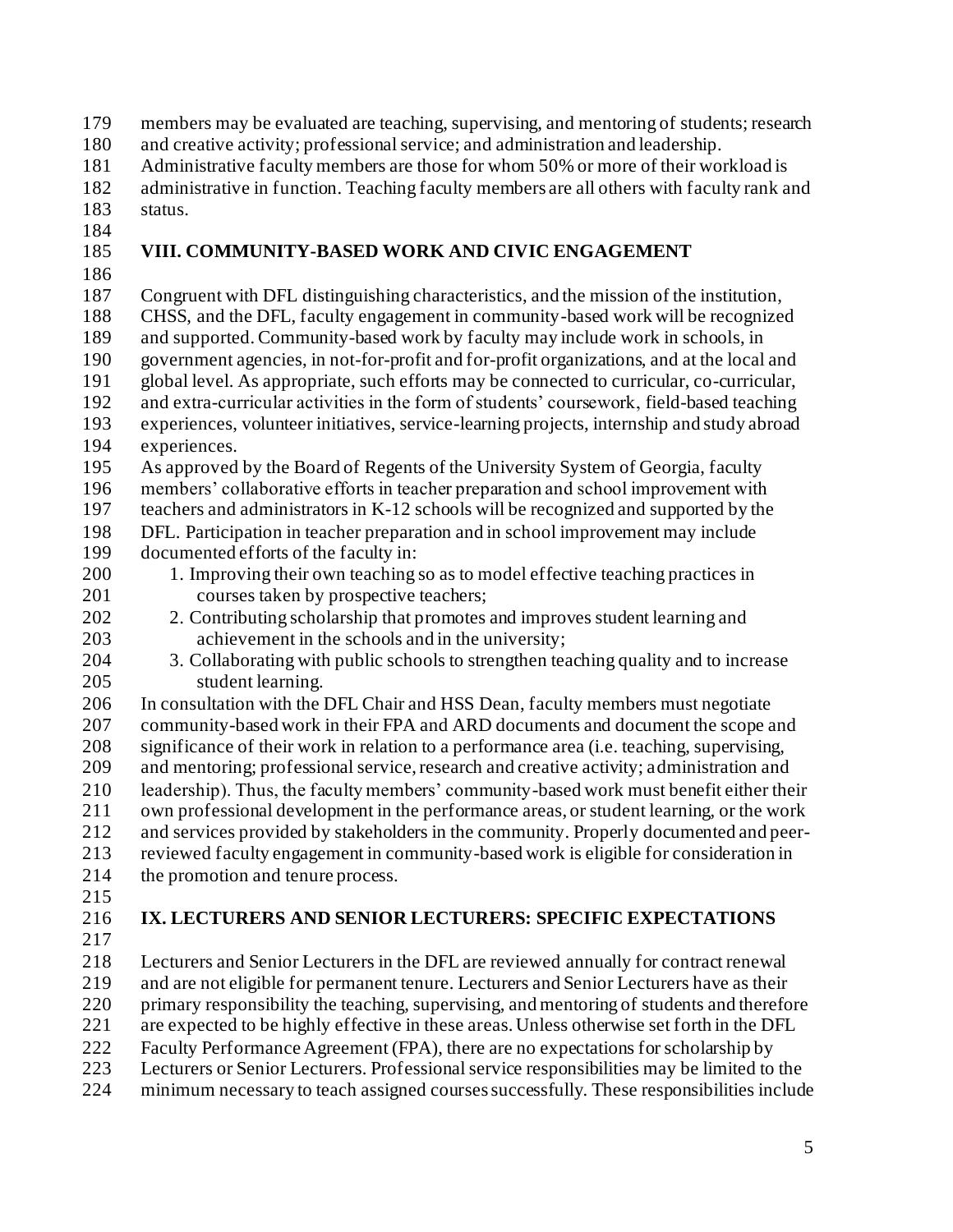- attendance at regularly scheduled DFL faculty meetings and participation on appropriate
- DFL committees. The *Faculty Handbook* states that "A lecturer's and senior lecturer's
- portfolio will be evaluated based on a highly effective accomplishments in two
- performance areas: 1) teaching, supervising, and mentoring of students; and 2)
- professional service (related to teaching assignments). For lecturers/senior lecturers with
- primary responsibilities in professional service and/or administration and leadership, their
- 231 portfolios will be evaluated based on highly effective performance in those areas"
- (Section 3.6.B.1). The teaching load for Lecturers and Senior Lecturers is 5/4. The
- *Faculty Handbook* and the "CHSS Faculty Expectations, Evaluation, and Review Guidelines" provide guidelines and deadlines for submission of materials for review.
- 

## **X. CLINICAL FACULTY**

- 
- Per KSU guidelines, clinical faculty are educators-practitioners who have a background in their disciplinary area and who practice the discipline in the work setting. The following clinical ranks are recognized at KSU: Clinical Assistant Professor, Clinical Associate Professor, and Clinical Professor. The clinical faculty position is non-tenure
- track, and the holder is not eligible for tenure or probationary credit toward tenure.
- 243 According to Board of Regents policy  $(8.6.3)$ , "promotion to the rank of professor
- requires the earned doctorate or its equivalent in training, ability, and/or experience"
- Clinical faculty must maintain a balance that is different from the workload of tenure track faculty. Unless otherwise set forth in the Faculty Performance Agreement (FPA),
- clinical faculty generally spend less time engaged in research and creative activity.
- Typically, the primary responsibilities of Department of Foreign Languages clinical
- faculty shall emphasize their applied experience. Such responsibilities include, but are
- not limited to, student supervision (e.g., supervision of field, practicum, internship, or clinical experiences), applied instruction (e.g., teaching a course on news reporting or
- psychological assessment), or other applied activities that contribute to the department or
- college (e.g., advising or grants and contracts).
- 

 In addition to annual reviews, clinical faculty will be reviewed during their third year and every six years of employment in the position. Clinical faculty may apply for an optional promotion review.

- 
- 

# **XI. EXPECTATIONS FOR TEACHING, SUPERVISION, AND MENTORING**

 The distinctions expected to be found among faculty members' performance at the various ranks relate to an evolving philosophy of teaching and practice (i.e. classroom practice and approaches to the discipline). As the individual moves through the ranks, s/he is expected to demonstrate an increasing ability to put theory into practice, to assess the effectiveness of these practices, and to pursue either greater depth or broader range of activities. 

 The following lists of activities in the area of Teaching, Supervision, and Mentoring are neither exhaustive nor a checklist. Quantity of activities does not necessarily indicate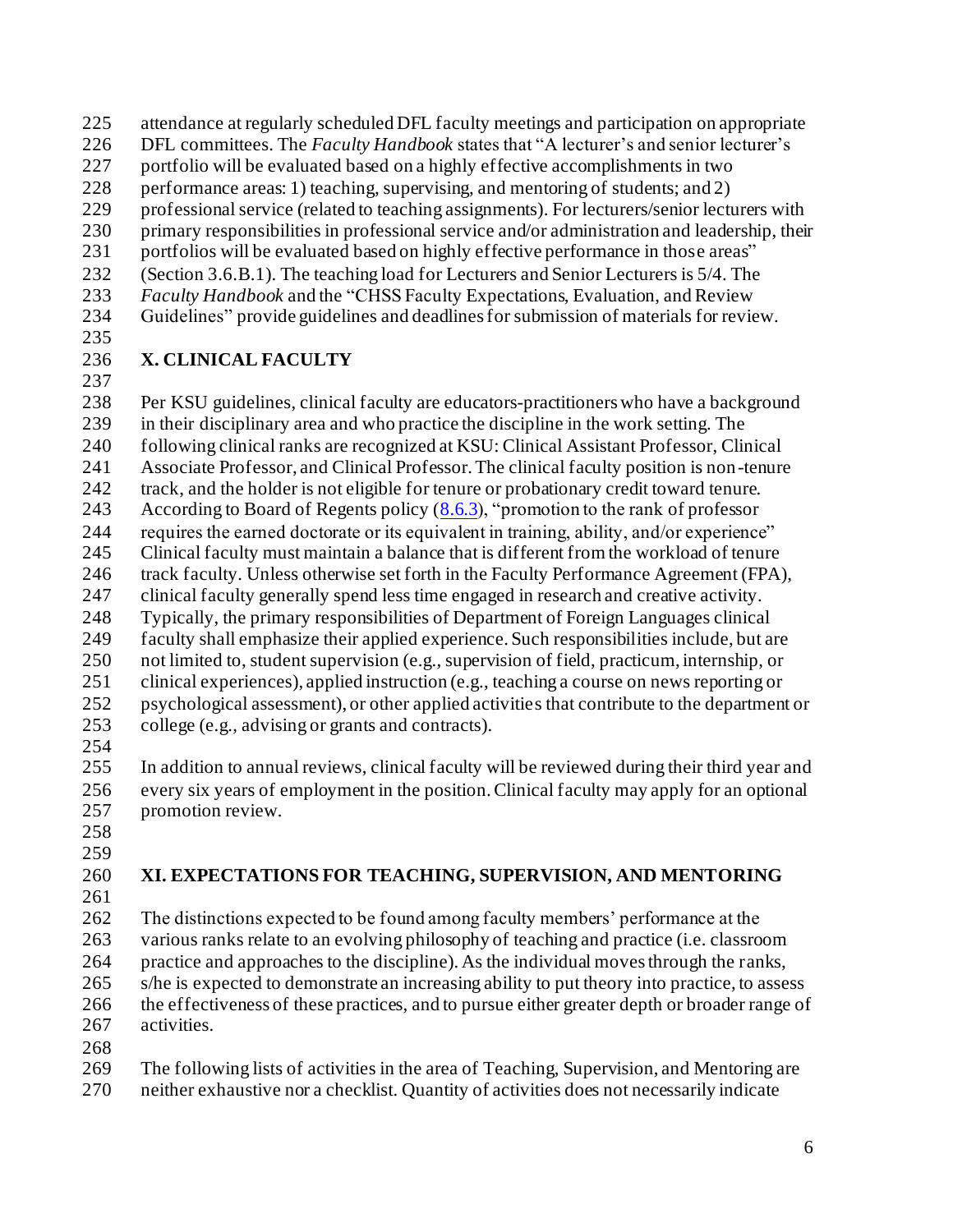| 271 | quality and significance. It is the faculty member's responsibility to document the depth,   |
|-----|----------------------------------------------------------------------------------------------|
| 272 | breadth, and/or impact of the activities s/he pursues.                                       |
| 273 |                                                                                              |
| 274 | 1. Appropriate activities at all ranks may include:                                          |
| 275 | Teaching groups, classes, seminars, or conducting workshops as appropriate;<br>$\bullet$     |
| 276 | Developing and revising instructional programs, courses, curriculum<br>$\bullet$             |
| 277 | materials, tests, and other assignments;                                                     |
| 278 | Utilizing multiple methods for assessment of teaching effectiveness, e.g.<br>$\bullet$       |
| 279 | interim student comments and student self-evaluations, multiple approaches to                |
| 280 | teaching and analysis of results over time;                                                  |
| 281 | Engaging in pedagogical innovation and pedagogy-based research;<br>$\bullet$                 |
| 282 | Earning recognition and awards for distinguished teaching, supervision,<br>$\bullet$         |
| 283 | and/or mentoring;                                                                            |
| 284 | Documenting student learning through student self-evaluations, portfolios,<br>$\bullet$      |
| 285 | standardized or other externally administered examinations, etc.                             |
| 286 | Supervising students and others in field placements, internships, community<br>$\bullet$     |
| 287 | engagement, student teaching, and other related activities as appropriate;                   |
| 288 | Advising and mentoring students;<br>$\bullet$                                                |
| 289 | Demonstrating evidence of research and creative activity in the discipline that<br>$\bullet$ |
| 290 | enhances and invigorates teaching;                                                           |
| 291 | Supervising student research projects and directed studies;<br>$\bullet$                     |
| 292 | Attending and/or participating in workshops dealing with teaching.<br>$\bullet$              |
| 293 |                                                                                              |
| 294 | 2. A Lecturer                                                                                |
| 295 | Analyzes teaching practices and refines her/his teaching philosophy;                         |
| 296 | Assesses and adjusts teaching practices and teaching philosophy in response<br>$\bullet$     |
| 297 | to a variety of indicators such as student comments, peer mentoring,                         |
| 298 | assessment of student learning outcomes;                                                     |
| 299 | Develops activities that reflect the teaching philosophy;<br>$\bullet$                       |
| 300 | Attends and/or participates in workshops dealing with teaching;<br>$\bullet$                 |
| 301 | Demonstrates a commitment to continued development as a teacher.<br>$\bullet$                |
| 302 |                                                                                              |
| 303 | 3. A Senior Lecturer                                                                         |
| 304 | Communicates successfully her/his teaching philosophy to colleagues and<br>$\bullet$         |
| 305 | students;                                                                                    |
| 306 | Implements methods and pedagogical practices and activities that reflect the<br>$\bullet$    |
| 307 | teaching philosophy;                                                                         |
| 308 | Institutes assessment tools that effectively measure teaching practices;<br>٠                |
| 309 | Seeks collaborative venues in which to discuss teaching practices in order to<br>$\bullet$   |
| 310 | continue to refine both philosophy and the implementation of that philosophy;                |
| 311 | Takes an active role in revision of curricula.<br>$\bullet$                                  |
| 312 |                                                                                              |
| 313 | 4. An Assistant Professor / A Clinical Assistant Professor                                   |
| 314 | Analyzes teaching practices and refines her/his teaching philosophy;<br>$\bullet$            |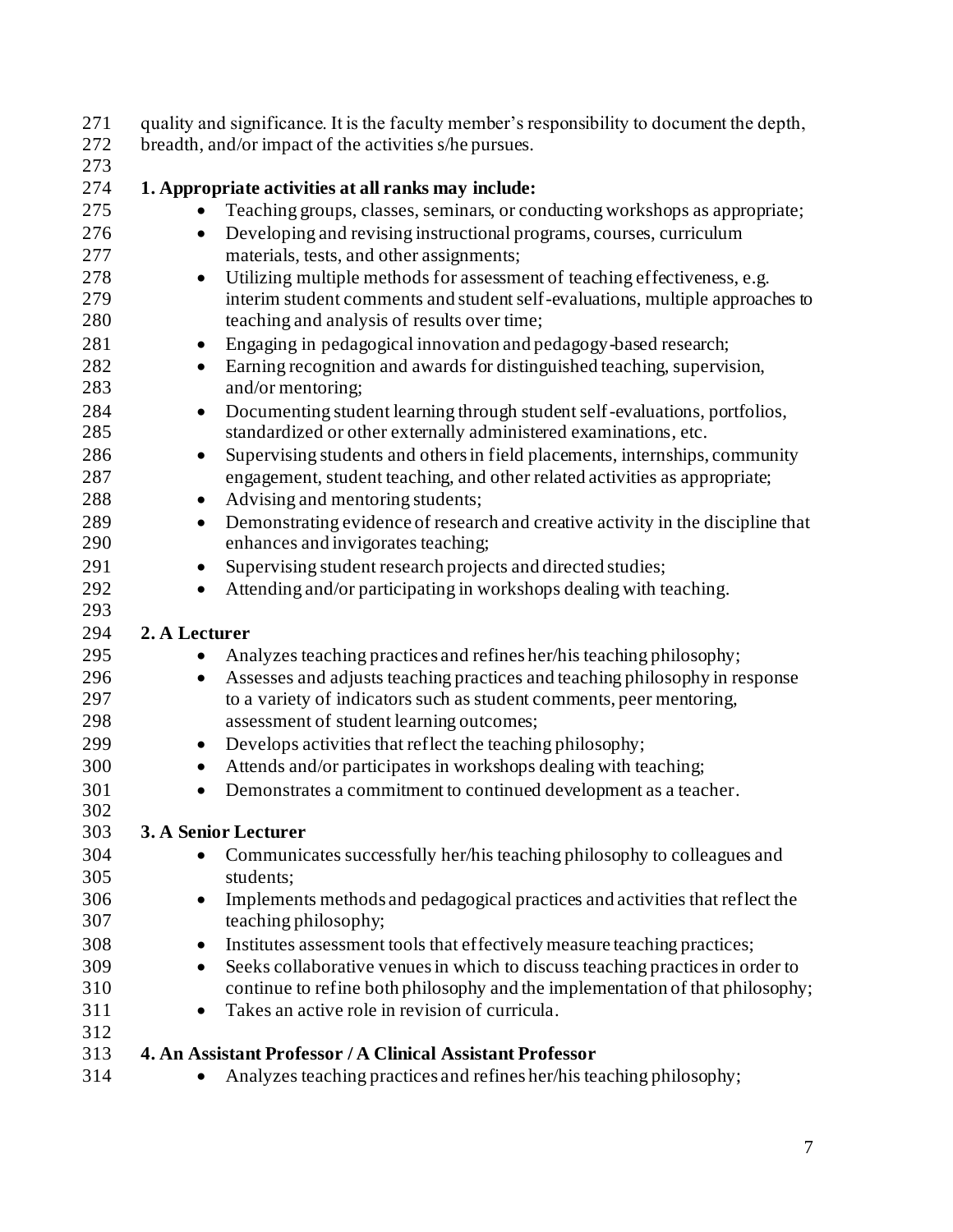| 315        | Assesses and adjusts teaching practices and teaching philosophy in response<br>$\bullet$                                                                          |
|------------|-------------------------------------------------------------------------------------------------------------------------------------------------------------------|
| 316        | to a variety of indicators such as student comments, peer mentoring,                                                                                              |
| 317        | assessment of student learning outcomes;                                                                                                                          |
| 318        | Develops activities that reflect upon the teaching philosophy;<br>$\bullet$                                                                                       |
| 319        | Attends and/or participates in workshops dealing with teaching;<br>$\bullet$                                                                                      |
| 320        | Demonstrates a commitment to continued development as a teacher;<br>$\bullet$                                                                                     |
| 321        | Supervises field experiences, directed studies, student research projects,<br>$\bullet$                                                                           |
| 322        | internships, etc.                                                                                                                                                 |
| 323        |                                                                                                                                                                   |
| 324        | 5. An Associate Professor / A Clinical Associate Professor                                                                                                        |
| 325        | Communicates successfully her/his teaching philosophy to colleagues and<br>٠                                                                                      |
| 326        | students;                                                                                                                                                         |
| 327        | Implements methods and pedagogical practices and activities that reflect the<br>$\bullet$                                                                         |
| 328        | teaching philosophy;                                                                                                                                              |
| 329        | Institutes assessment tools that effectively measure teaching practices;<br>$\bullet$                                                                             |
| 330        | Seeks collaborative venues in which to discuss teaching practices in order to<br>$\bullet$                                                                        |
| 331        | continue to refine both philosophy and the implementation of that philosophy;                                                                                     |
| 332        | Takes an active role in revision of curricula;<br>$\bullet$                                                                                                       |
| 333        | Devotes increased attention to mentoring students and advisement, both<br>$\bullet$                                                                               |
| 334        | formal and informal.                                                                                                                                              |
| 335        |                                                                                                                                                                   |
| 336        | 6. A Full Professor / A Clinical Professor                                                                                                                        |
| 337        | Demonstrates leadership in teaching, advising students, mentoring colleagues<br>$\bullet$                                                                         |
| 338        | of the other ranks;                                                                                                                                               |
| 339        | Demonstrates leadership in teaching by conducting workshops and leading<br>$\bullet$                                                                              |
| 340        | discussions on teaching;                                                                                                                                          |
| 341        | Leads the revision of curricula and/or program assessment;<br>$\bullet$                                                                                           |
| 342        |                                                                                                                                                                   |
| 343        | Leads and/or participates in discussions about national trends in content area.<br>$\bullet$                                                                      |
| 344        | XII. EXPECTATIONS IN PROFESSIONAL SERVICE                                                                                                                         |
| 345        |                                                                                                                                                                   |
| 346        | All members of the Department must engage in professional service activities.                                                                                     |
| 347        | Expectations in this area will differ according to the Faculty Performance                                                                                        |
| 348        | Agreement developed by the faculty member in consultation with the DFL Chair.                                                                                     |
| 349        |                                                                                                                                                                   |
| 350        | As the individual moves through the ranks, s/he is expected to demonstrate an                                                                                     |
| 351        | increasing ability to pursue either greater depth or broader range of activities of                                                                               |
| 352        | professional service. Professional service activities must be related to the field or<br>fields of the faculty member's professional expertise to be eligible for |
| 353        | consideration in the promotion and tenure process.                                                                                                                |
|            |                                                                                                                                                                   |
| 354        |                                                                                                                                                                   |
| 355<br>356 | The following lists of activities in the area of Professional Service are neither                                                                                 |
|            | exhaustive nor a checklist. Quantity of activities does not necessarily indicate                                                                                  |
| 357        | quality and significance. It is the faculty member's responsibility to document the                                                                               |
| 358        | depth, breadth, and/or impact of the activities s/he pursues. The amount of time                                                                                  |
| 359        | dedicated to Professional Service activities will be negotiated on a yearly basis                                                                                 |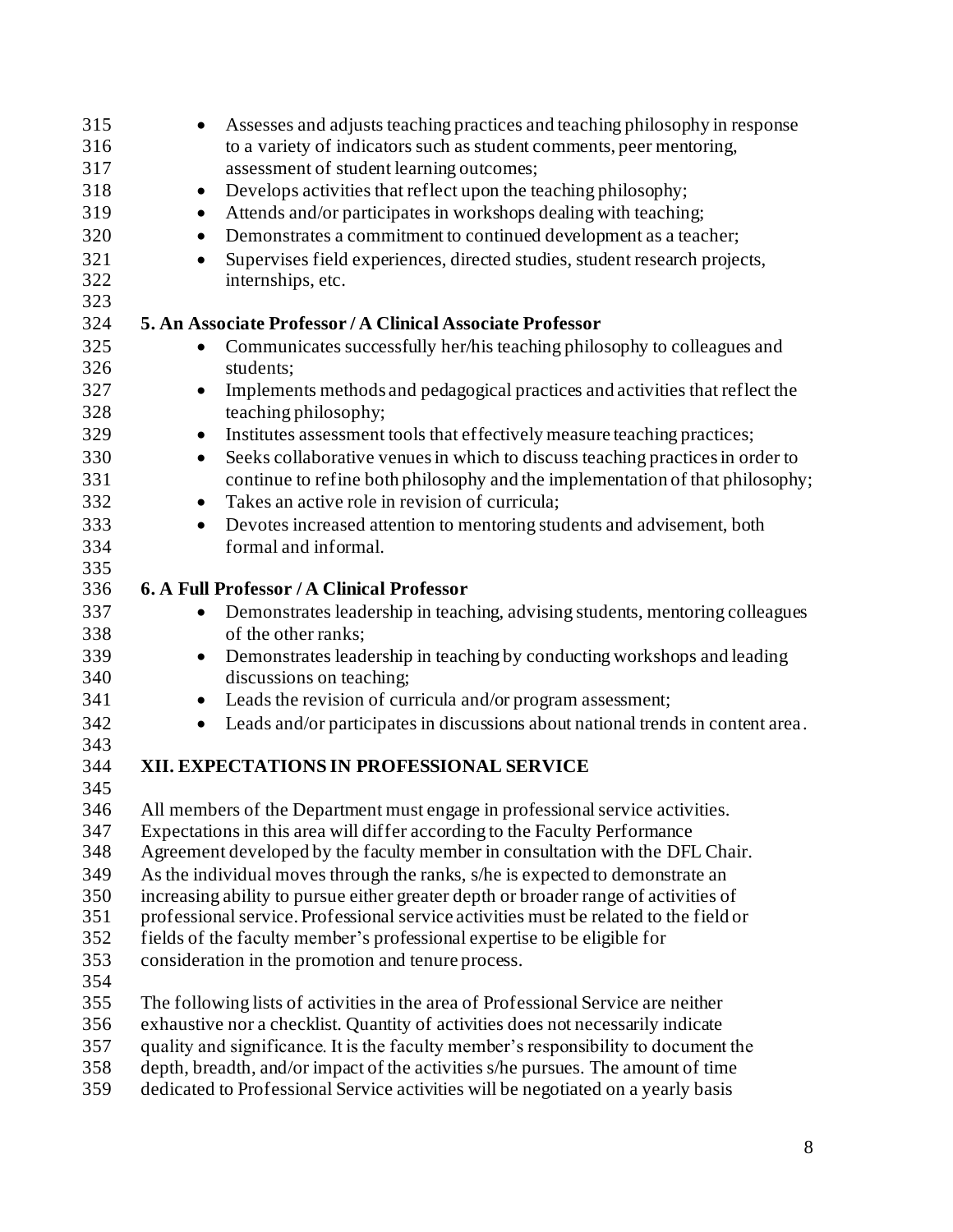| 360 | with the DFL Chair; course reassignments/reductions for Professional Service                   |
|-----|------------------------------------------------------------------------------------------------|
| 361 | activities may also be negotiated with the DFL Chair on a yearly basis.                        |
| 362 |                                                                                                |
| 363 | 1. Appropriate activities at all ranks may include:                                            |
| 364 | Contributing actively as a member or leader of committees and task forces at                   |
| 365 | the departmental, college, institutional, university system, professional, and                 |
| 366 | local community levels, and boards external to the college or university that                  |
| 367 | are related to the faculty member professional expertise;                                      |
| 368 | Fulfilling responsibilities in shared faculty governance;<br>$\bullet$                         |
| 369 | Administering or coordinating programs;<br>$\bullet$                                           |
| 370 | Organizing or chairing panels at professional conferences/meetings;<br>$\bullet$               |
| 371 | Serving as an officer in professional organizations or civic organizations<br>$\bullet$        |
| 372 | related to the discipline;                                                                     |
| 373 | Organizing symposia or professional meetings at the university level;<br>$\bullet$             |
| 374 | Developing and supervising community engagement activities related to the<br>$\bullet$         |
| 375 | discipline;                                                                                    |
| 376 | Engaging in professional practice (e.g. consulting, interpreting);<br>$\bullet$                |
| 377 | Conducting professional development and continuing education programs in<br>$\bullet$          |
| 378 | the discipline;                                                                                |
| 379 | Serving on visiting committees for the purposes of accreditation;<br>$\bullet$                 |
| 380 | Promoting the program, department, or a professional organization;<br>$\bullet$                |
| 381 | Earning community recognition or awards for distinguished service<br>$\bullet$                 |
| 382 | contributions;                                                                                 |
| 383 | Developing and/or administering study abroad programs or internships.<br>$\bullet$             |
| 384 | Coordinating/supervising events within the Department, at the<br>$\bullet$                     |
| 385 | college/university level or in the community.                                                  |
| 386 |                                                                                                |
| 387 | 2. A Lecturer:                                                                                 |
| 388 | Engages in professional service related to her/his teaching assignments, as<br>$\bullet$       |
| 389 | appropriate for her/his situational context.                                                   |
| 390 |                                                                                                |
| 391 | 3. A Senior Lecturer:                                                                          |
| 392 | Represents the Department as a contributing member on departmental,                            |
| 393 | college, or university committees, as the Department deems necessary;                          |
| 394 | Takes an active role in mentoring lecturers and/or part-time instructors.<br>٠                 |
| 395 |                                                                                                |
| 396 | <b>4. An Assistant Professor</b>                                                               |
| 397 | Represents the Department as a contributing member on departmental,                            |
| 398 | college, or university committees as appropriate to her/his situational context;               |
| 399 | Begins to establish a strong professional service record in fields appropriate to<br>$\bullet$ |
| 400 | her/his expertise.                                                                             |
| 401 |                                                                                                |
| 402 | <b>5. A Clinical Assistant Professor</b>                                                       |
| 403 | Represents the Department as a contributing member on departmental, college, or                |
| 404 | university committees as appropriate to her/his situational context;                           |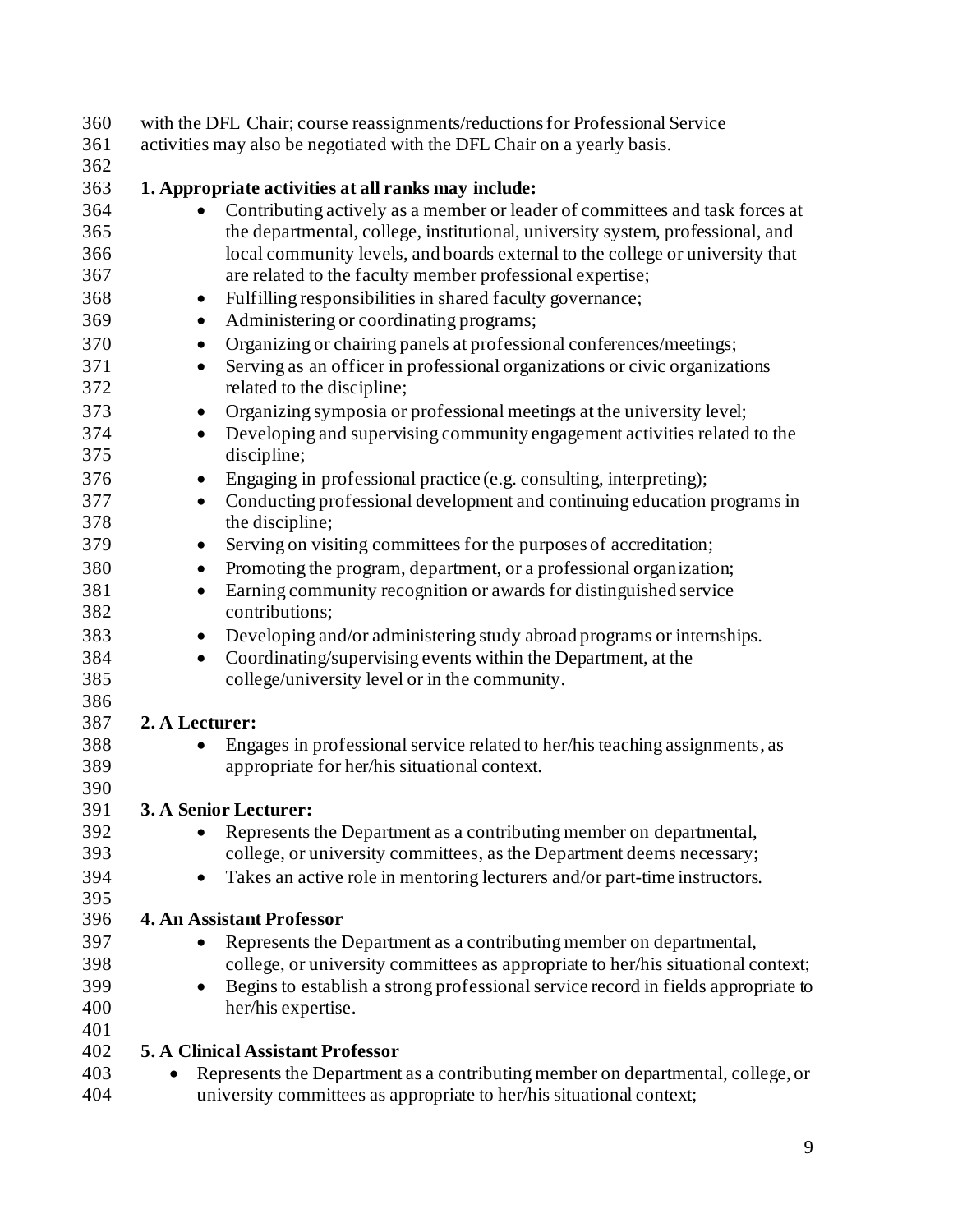| 405        | Begins to establish a strong professional service record in fields appropriate to<br>$\bullet$                                                                       |
|------------|----------------------------------------------------------------------------------------------------------------------------------------------------------------------|
| 406        | her/his expertise, such as seminars and training workshops, grant-writing, applied                                                                                   |
| 407<br>408 | research, assessment at program and departmental levels.                                                                                                             |
| 409        | <b>6. An Associate Professor</b>                                                                                                                                     |
| 410        | Establishes a record of leadership in professional service in the Department,                                                                                        |
| 411        | college, university, or the profession;                                                                                                                              |
| 412        | Takes a leadership role on departmental, college, and/or university<br>$\bullet$                                                                                     |
| 413        | committees or initiatives.                                                                                                                                           |
| 414        |                                                                                                                                                                      |
| 415        | <b>7. A Clinical Associate Professor</b>                                                                                                                             |
| 416        | Represents the Department as a contributing member on departmental,                                                                                                  |
| 417        | college, or university committees as appropriate to her/his situational context;                                                                                     |
| 418        | Begins to establish a strong professional service record in fields appropriate to<br>$\bullet$                                                                       |
| 419        | her/his expertise, such as seminars and training workshops, grant-writing,                                                                                           |
| 420        | applied research, assessment at college and university levels.                                                                                                       |
| 421        |                                                                                                                                                                      |
| 422        | 8. A Full Professor                                                                                                                                                  |
| 423        | Demonstrates a sustained record of leadership in professional service to the<br>$\bullet$                                                                            |
| 424        | Department, college, university and beyond.                                                                                                                          |
| 425        |                                                                                                                                                                      |
| 426        | 9. A Clinical Professor                                                                                                                                              |
| 427        | Represents the Department as a contributing member on departmental, college, or                                                                                      |
| 428        | university committees as appropriate to her/his situational context;                                                                                                 |
| 429        | Begins to establish a strong professional service record in fields appropriate to<br>$\bullet$                                                                       |
| 430        | her/his expertise, such as seminars and training workshops, grant-writing, applied                                                                                   |
| 431        | research, assessment beyond the institution at community, national, and                                                                                              |
| 432        | international levels.                                                                                                                                                |
| 433        |                                                                                                                                                                      |
| 434<br>435 | XIII. EXPECTATIONS IN RESEARCH AND CREATIVE ACTIVITY                                                                                                                 |
| 436        |                                                                                                                                                                      |
| 437        | All tenure-track faculty of the Department of Foreign Languages are expected to<br>produce peer-reviewed scholarship. Research products must be related to the field |
| 438        | or fields of the faculty member's professional expertise and be reviewed by                                                                                          |
| 439        | professionals in the field to be eligible for consideration in the promotion and                                                                                     |
| 440        | tenure process. This scholarship and its peer-review process must be sufficiently                                                                                    |
| 441        | documented to permit review parties beyond the DFL to evaluate its quality and                                                                                       |
| 442        | significance. The amount of time dedicated to Research/Creative Activities will                                                                                      |
| 443        | be negotiated on a yearly basis with the DFL Chair; course                                                                                                           |
| 444        | reassignments/reductions for Research/Creative Activities may also be negotiated                                                                                     |
| 445        | with the DFL Chair on a yearly basis.                                                                                                                                |
| 446        |                                                                                                                                                                      |
| 447        | The following lists of activities in the area of Research and Creative Activity are neither                                                                          |
| 448        | exhaustive nor a checklist. Quantity of activities does not necessarily indicate quality and                                                                         |
| 449        | significance. It is the faculty member's responsibility to document the depth, breadth,                                                                              |
| 450        | and/or impact of the scholarship s/he produces by, for example, indicating the type of                                                                               |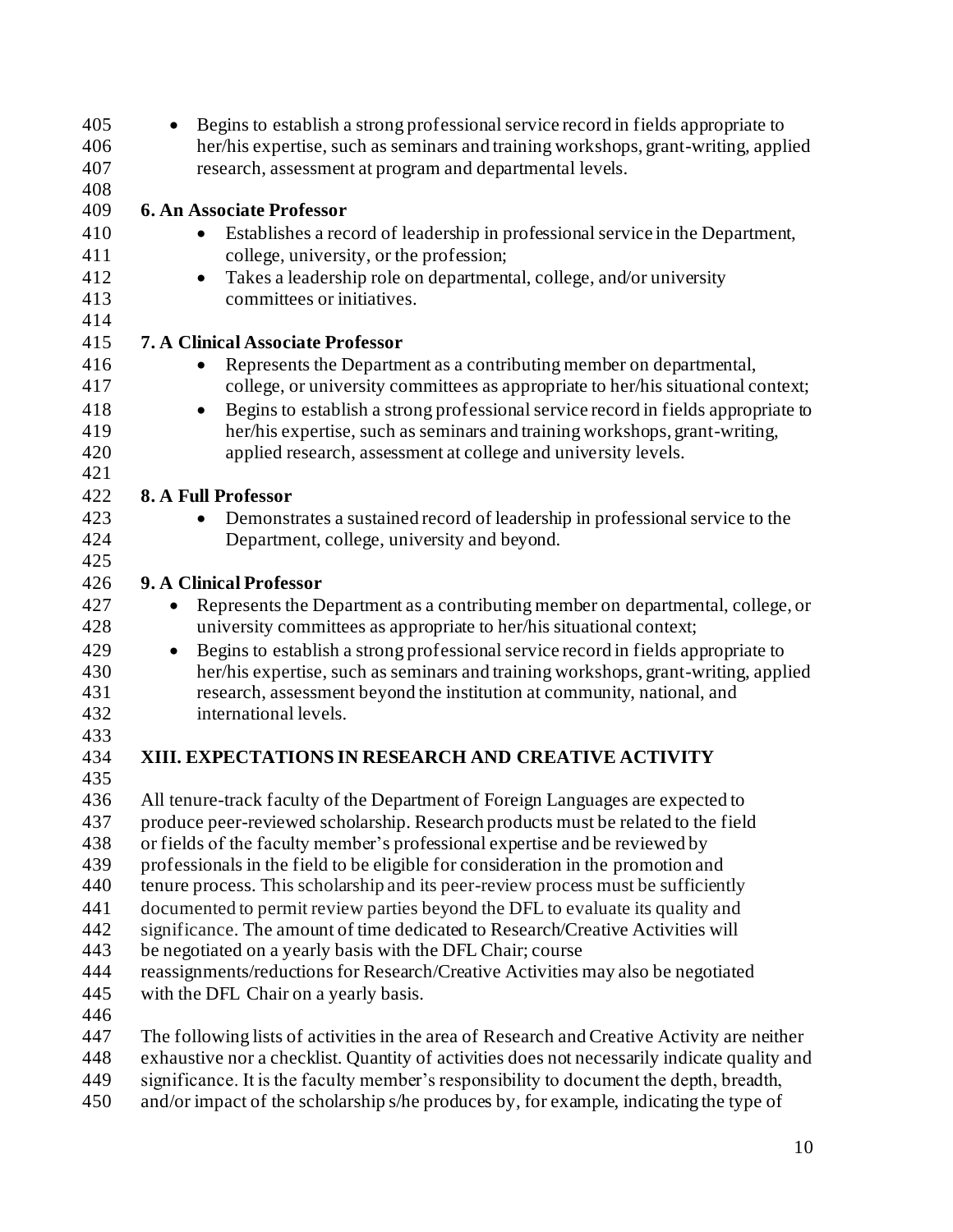| 451<br>452 | peer review of each work, quoting rating sources, and/or documenting impact,<br>contribution to the specific discipline, or the like.        |
|------------|----------------------------------------------------------------------------------------------------------------------------------------------|
| 453        |                                                                                                                                              |
| 454        | 1. Appropriate activities at all ranks may include:                                                                                          |
| 455        | Publishing peer-reviewed scholarly works (online or in print), such as articles,                                                             |
| 456        | books, textbooks, edited collections, book chapters, and translations;                                                                       |
| 457        | Publishing book reviews;<br>$\bullet$                                                                                                        |
| 458        | Presenting one's research at professional conferences;<br>$\bullet$                                                                          |
| 459        | Delivering invited lectures;<br>$\bullet$                                                                                                    |
| 460<br>461 | Developing specialized workshops and conducting them before a professional<br>$\bullet$<br>audience;                                         |
| 462<br>463 | Earning recognition or awards for distinguished research or scholarship<br>$\bullet$<br>contributions;                                       |
| 464        | Writing grant applications;<br>$\bullet$                                                                                                     |
| 465        | Writing and disseminating professional reports of significant import that are<br>$\bullet$                                                   |
| 466        | reviewed by professionals beyond the departmental level;                                                                                     |
| 467        | Publishing creative endeavors, such as fiction, drama, or poetry.<br>٠                                                                       |
| 468        |                                                                                                                                              |
| 469        | 2. An Assistant Professor                                                                                                                    |
| 470        | Establishes a balanced record in research and creative activity, which must<br>$\bullet$                                                     |
| 471        | include peer-reviewed publications;                                                                                                          |
| 472        | Develops research and creative activity interests by presenting at<br>$\bullet$                                                              |
| 473        | conferences/workshops and establishing professional relations with other                                                                     |
| 474        | scholars in her/his discipline.                                                                                                              |
| 475        |                                                                                                                                              |
| 476        | 3. A Clinical Assistant Professor                                                                                                            |
| 477<br>478 | Establishes research and creative activity interests, if applicable as set forth in<br>$\bullet$<br>the Faculty Performance Agreement (FPA). |
| 479        | Develops research and creative activity interests, if applicable, linked to the<br>$\bullet$                                                 |
| 480        | faculty member's disciplinary area and specific practice of the discipline in                                                                |
| 481        | the local work setting.                                                                                                                      |
| 482        |                                                                                                                                              |
| 483        | <b>4. An Associate Professor</b>                                                                                                             |
| 484        | Maintains and strengthens a balanced record in research and creative activity,                                                               |
| 485        | which must include peer-reviewed publications;                                                                                               |
| 486        | Strengthens and consolidates professional relations with other scholars in<br>٠                                                              |
| 487        | her/his discipline.                                                                                                                          |
| 488        |                                                                                                                                              |
| 489        | <b>5. A Clinical Associate Professor</b>                                                                                                     |
| 490        | Maintains research and creative activity, if applicable as set forth in the<br>$\bullet$                                                     |
| 491        | Faculty Performance Agreement (FPA).                                                                                                         |
| 492        | Strengthens research and creative activity, if applicable, linked to the faculty<br>٠                                                        |
| 493        | member's disciplinary area and specific practice of the discipline within and                                                                |
| 494        | beyond the University.                                                                                                                       |
| 495        |                                                                                                                                              |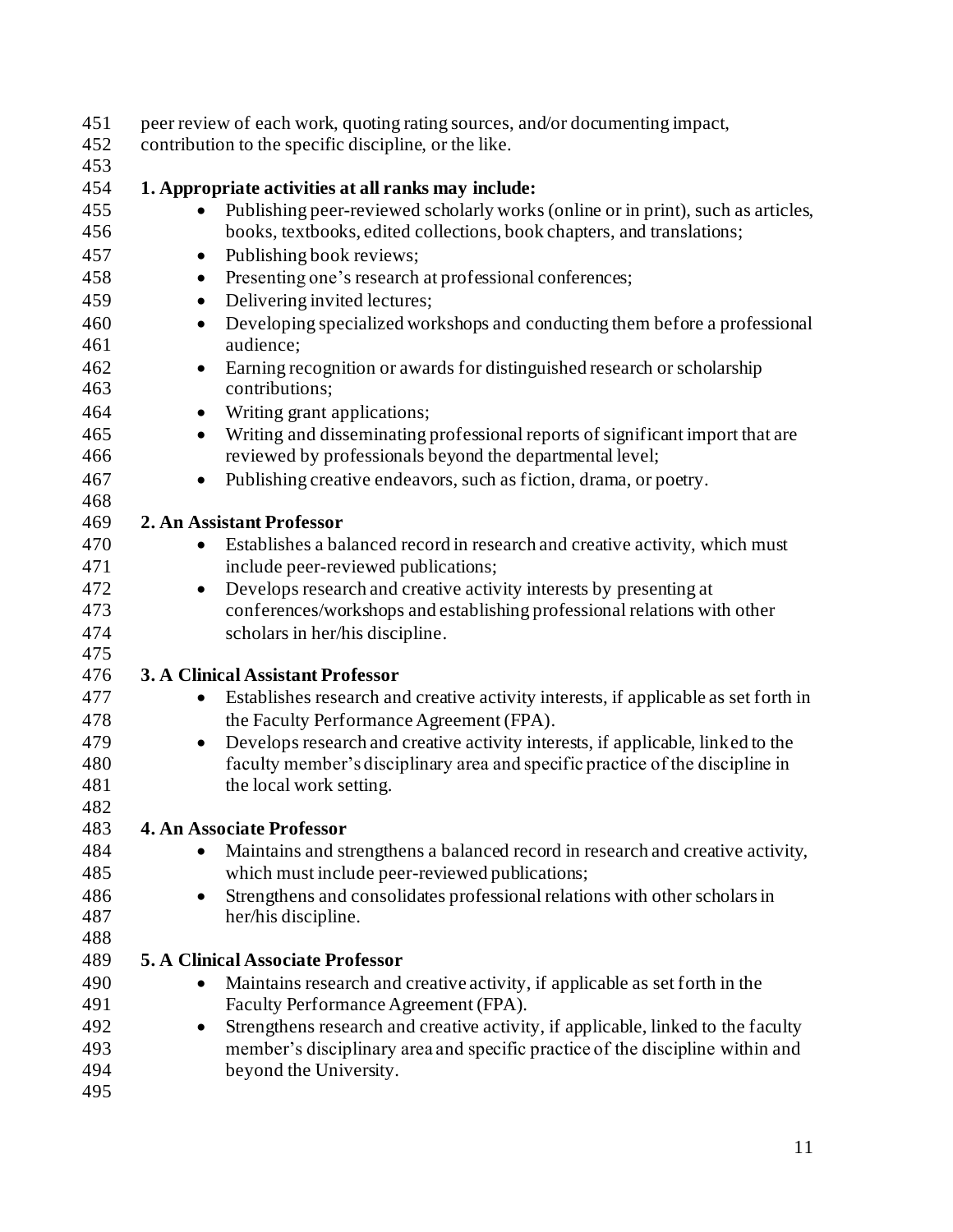| 496        | <b>6. A Full Professor</b>                                                                                                                                   |
|------------|--------------------------------------------------------------------------------------------------------------------------------------------------------------|
| 497        | Demonstrates a sustained record in research and creative activity, including<br>$\bullet$                                                                    |
| 498        | peer-reviewed publications;                                                                                                                                  |
| 499        | Achieves recognition for research and creative activity by colleagues in<br>$\bullet$                                                                        |
| 500        | her/his discipline;                                                                                                                                          |
| 501        | Leads and/or participates in discussions about national trends in content area.<br>٠                                                                         |
| 502        |                                                                                                                                                              |
| 503        | <b>7. A Clinical Professor</b>                                                                                                                               |
| 504        | Demonstrates sustained record of research and creative activity, if applicable<br>$\bullet$                                                                  |
| 505        | as set forth in the Faculty Performance Agreement (FPA).                                                                                                     |
| 506        | Expands research and creative activity, if applicable, linked to the faculty<br>$\bullet$                                                                    |
| 507        | member's disciplinary area and specific practice of the discipline in regional,                                                                              |
| 508        | national, or international settings.                                                                                                                         |
| 509        |                                                                                                                                                              |
| 510        | XIV. EXPECTATIONS IN ADMINISTRATION AND LEADERSHIP                                                                                                           |
| 511        |                                                                                                                                                              |
| 512        | 1. The category of administration and leadership covers those scholarly and non-                                                                             |
| 513        | scholarly activities that some faculty members and most administrators carry out.                                                                            |
| 514        | Such activities include faculty development, fundraising, fiscal management,                                                                                 |
| 515<br>516 | personnel management, public relations, and other activities that are not                                                                                    |
| 517        | traditionally captured in one of the other three performance areas.<br>2. This area applies primarily to administrative faculty members, but it is available |
| 518        | to teaching faculty members who spend at least 50% of their time on                                                                                          |
| 519        | administrative tasks (e.g. program directors or grant oversight).                                                                                            |
| 520        | 3. Faculty members evaluated in this area must clearly articulate their goals and                                                                            |
| 521        | document the quality and significance of their activities and achievements in the                                                                            |
| 522        | same manner as in any of the other areas.                                                                                                                    |
| 523        |                                                                                                                                                              |
| 524        | Faculty members in administrative and leadership positions are often not directly                                                                            |
| 525        | engaged in teaching, research and creative activity, and professional service in the                                                                         |
| 526        | same way as other faculty members. As such, these faculty members should                                                                                     |
| 527        | demonstrate the quality and significance of their leadership and administration,                                                                             |
| 528        | especially how effectively they foster the requisite fiscal, physical, interpersonal, and                                                                    |
| 529        | intellectual environment for faculty members and staff achievement.                                                                                          |
| 530        |                                                                                                                                                              |
| 531        | <b>XV. POST-TENURE REVIEW</b>                                                                                                                                |
| 532        |                                                                                                                                                              |
| 533        | To complete a successful post-tenure review, a faculty member must demonstrate a                                                                             |
| 534        | sustained level of activity appropriate to her/his rank in the area of teaching, mentoring,                                                                  |
| 535        | and supervision; professional service; and research and creative activity, as outlined                                                                       |
| 536        | above.                                                                                                                                                       |
| 537        |                                                                                                                                                              |
| 538        | XVI. AMENDING THE T&P DOCUMENT                                                                                                                               |
| 539<br>540 |                                                                                                                                                              |
|            | This document is subject to change upon vote of the full-time members of the DFL and                                                                         |